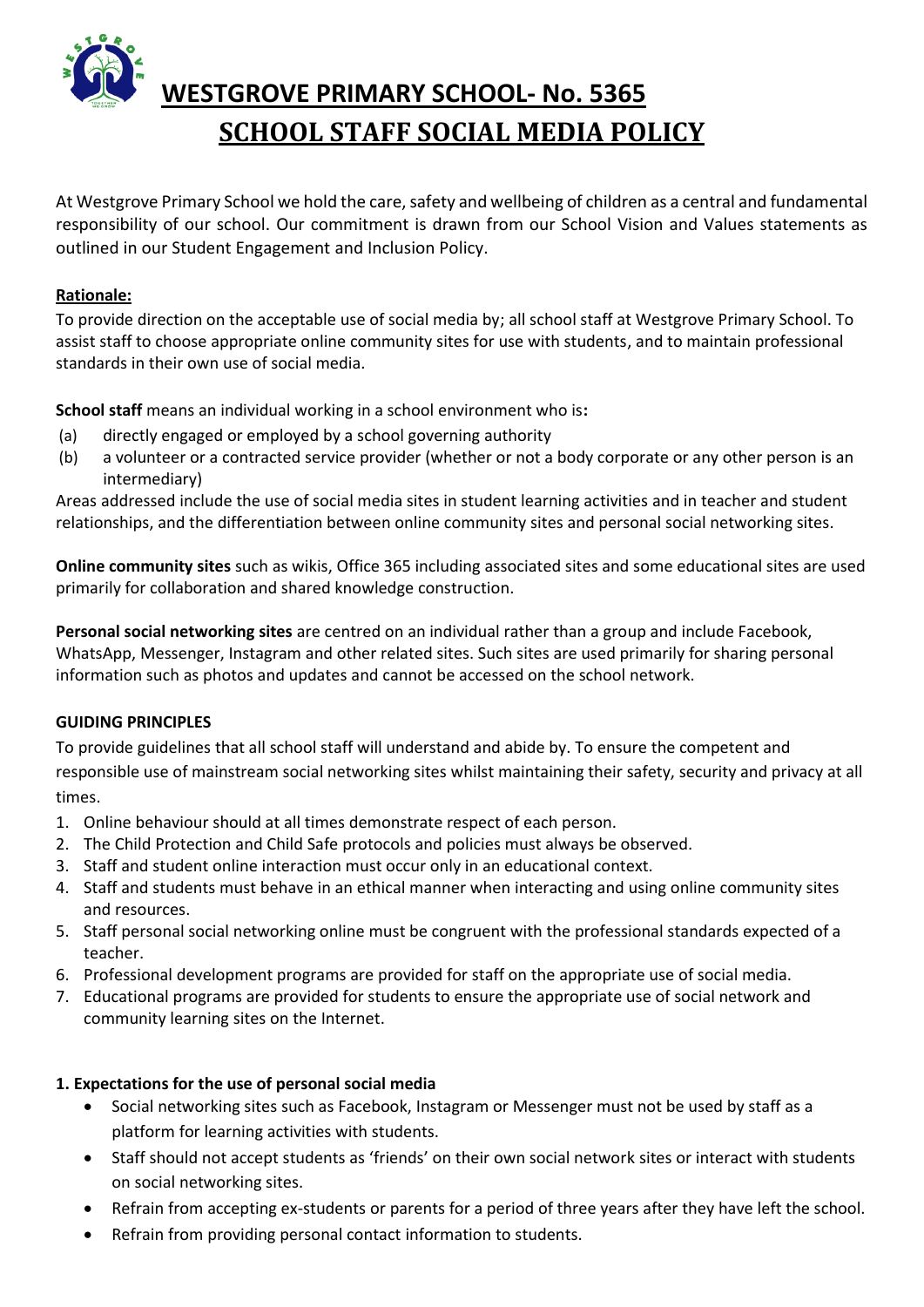- Staff must not discuss students or co-workers or publicly criticise school policies or personnel on social networking sites.
- Be aware that people classified as 'friends' have the ability to download and share your information with others.
- Remember that once something is posted to a social networking site, it may remain available online even if you think it is removed, and it may be far-reaching.
- Set and maintain social networking privacy settings at the most restrictive level.
- Not use a social networking site to identify or discuss students, colleagues or place of employment.
- Staff must not post images that include students on social networking sites.
- Not post images of colleagues without their consent.
- Not post image of school logo.

# **MAINTAINING PROFESSIONAL STANDARDS (STAFF SOCIAL NETWORKING PAGES)**

- Determine whether a particular posting could put your effectiveness as a teacher at risk. Post only what you want the world to see.
- Do not use commentary deemed to be defamatory, obscene, proprietary, or libellous.
- Exercise caution with regards to exaggeration, colourful language, guesswork, copyrighted materials, legal conclusions, and derogatory remarks or characterisations.
- Discuss with personal friends the need for discretion when they post images or information about you on their own social network pages. Explain to them that once material is posted and identifiable, it is impossible to control its rapid sharing into school communities.
- Maintain control of security, privacy and access to your personal pages and information.
- Visit your profile's security and privacy settings. At a minimum, educators should have all privacy settings set to 'only friends'. Do not use 'Friends of Friends' and 'Networks and Friends' as these open your content to a large group of unknown people. Your privacy and that of your family may be at risk.
- Be cautious when installing the external applications that work with the social networking site. Examples of these sites are calendar programs and games.

# **2. Expectations for the use of educational networking sites**

- Staff are encouraged to use online learning communities with their students in order to achieve educational outcomes.
- When using online community sites with students, consideration must always be given to the age and developmental level of the students.
- Staff must ensure that they prepare students to act in accordance with the guiding principles before using online community sites for learning.
- The use of online community sites must be authorised by the Principal or his/her delegate.
- Students must not be asked to falsify their age or identity to register on any site for educational purposes.
- Staff must respect student's rights to privacy in academic work, records and results when posting online.
- The learning activity must not be linked back to student's own personal social network pages. Social networking sites such as Facebook, Instagram, Messenger or similar must not be used by staff as learning tools for students.

# **PROCEDURES TO BE FOLLOWED WHEN USING ONLINE LEARNING COMMUNITIES WITH STUDENTS**

Discuss any use of online community sites with the Principal or his/her delegate outlining the activity and its educational goals.

If not included in the internet agreement, obtain parental permission before students are asked to register with online community websites.